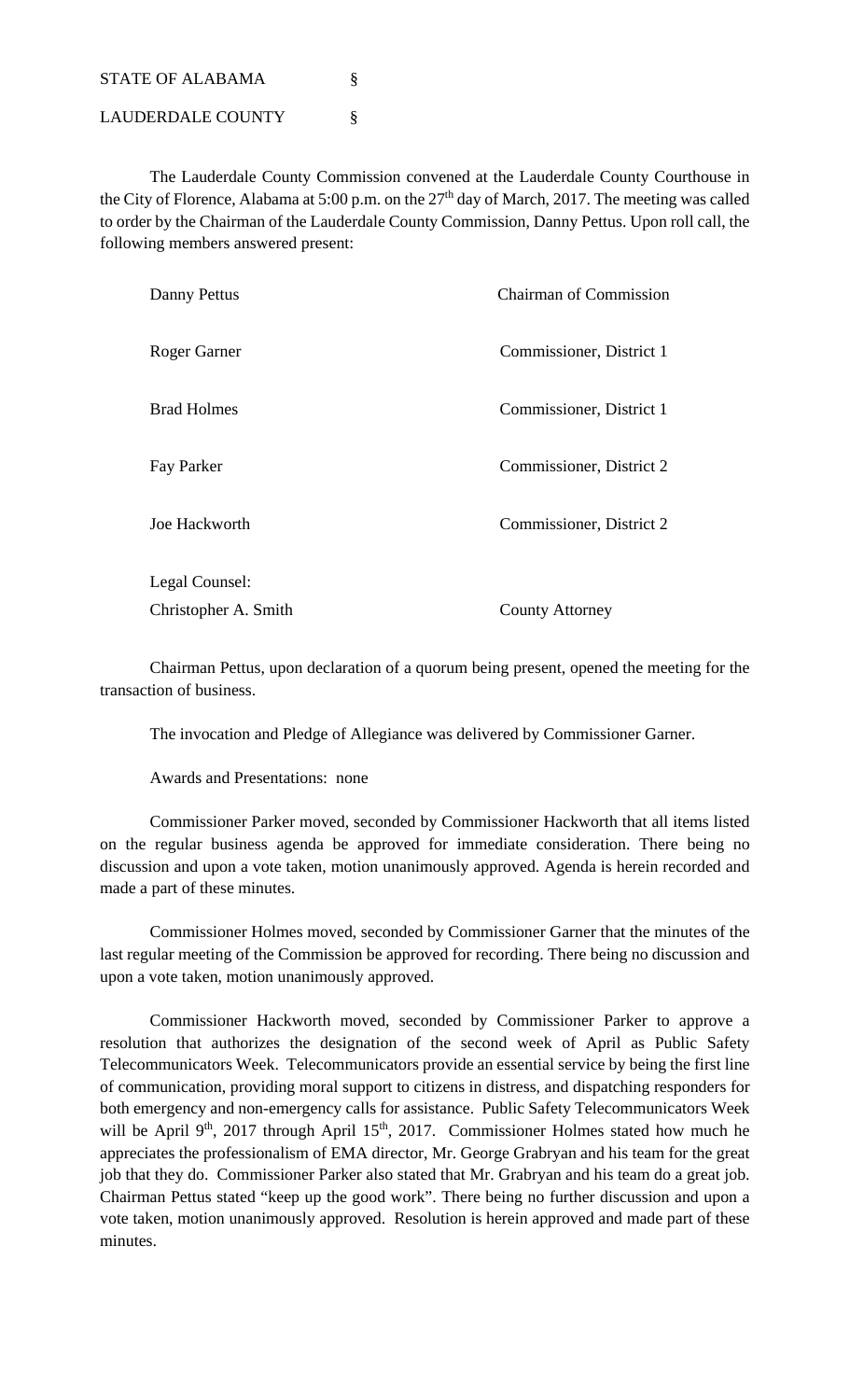Commissioner Holmes moved, seconded by Commissioner Parker to approve a resolution to purchase a full page paid advertisement in the Explore the Shoals Magazine. The cost will be one thousand four hundred and ninety dollars. The payment for the ad will come from the Tourism Fund. There being no discussion and upon a vote taken, motion unanimously approved. Resolution is herein recorded and made part of these minutes.

 Commissioner Garner moved, seconded by Commissioner Parker that a resolution be approved to allow the Lauderdale County Commission to accept a grant under the Land and Water Conservation Fund for the development and improvement at Brush Creek Park. This is a 50/50 match grant with the grant amount being one hundred and fifty thousand dollars. The estimated cost of the development and improvement at Brush Creek Park is three hundred and fourteen thousand, six hundred and eleven dollars and twenty-five cents. The Lauderdale County Commission's cost would be one hundred and sixty-four thousand, six hundred and eleven dollars and twenty-five cents. Commissioner Parker stated that he is so proud that this project is getting started. There being no further discussion and upon a vote taken, motion unanimously approved. Resolution and copy of grant is herein recorded and made part of these minutes.

 In compliance with the competitive bid laws of the State of Alabama, sealed bids were advertised for Bid No. "LA-2017-7" – "Annual Floor Cleaning". Bid responses were received, publicly opened and read aloud on March 10<sup>th</sup>, 2017. A bid tabulation sheet was prepared for the Commissioners to review. Chairman Pettus asked Brenda Bryant, Lauderdale County Administrator, for her recommendation. Ms. Bryant stated that there were only two bidders, Excellent Cleaning Service of Leighton, Alabama and System Floor Care of Florence, Alabama. Ms. Bryant stated that she recommends that the bid be awarded to Excellent Cleaning Service whose bid amount is thirteen thousand eight hundred and seventy-five dollars which includes floor stripping, cleaning, waxing and the cost of the wax. Ms. Bryant also stated that the Lauderdale County Commission will be hiring three part time cleaners for the Courthouse and other County properties and that they will work for the Lauderdale County Commission. Commissioner Hackworth moved, seconded by Commissioner Parker to approve the bid. There being no further discussion and upon a vote taken, motion is unanimously approved. The bid is awarded to Excellent Cleaning Service of Leighton, Alabama. Bid tabulation is herein recorded and made part of these minutes.

 Commissioner Holmes moved, seconded by Commissioner Garner to reappoint Joe Haddock to the Agri-Business Center and Farmers Market Board. His reappointment to begin March  $17<sup>th</sup>$ , 2017 and expire on March  $17<sup>th</sup>$ , 2020. There being no discussion and upon a vote taken, motion unanimously approved. Reappointment is herein recorded and made part of these minutes.

Commissioner Parker moved, seconded by Commissioner Hackworth to reappoint Heath Haddock to the Riverbend Center for Mental Health Board. His reappointment to begin April 1st, 2017 and expire on April  $1<sup>st</sup>$ , 2023. There being no discussion and upon a vote taken, motion unanimously approved. Reappointment is herein recorded and made part of these minutes.

The invoiced bills were audited, allowed, and ordered to be paid upon a motion by Commissioner Garner and seconded by Commissioner Hackworth. Commissioner Hackworth stated that the bill for the new air conditioner for the Lauderdale County Courthouse was included and has been paid for. Commissioner Hackworth also stated that the system was working very well. Ms. Bryant stated that was correct. There being no further discussion and upon a vote taken, motion unanimously approved.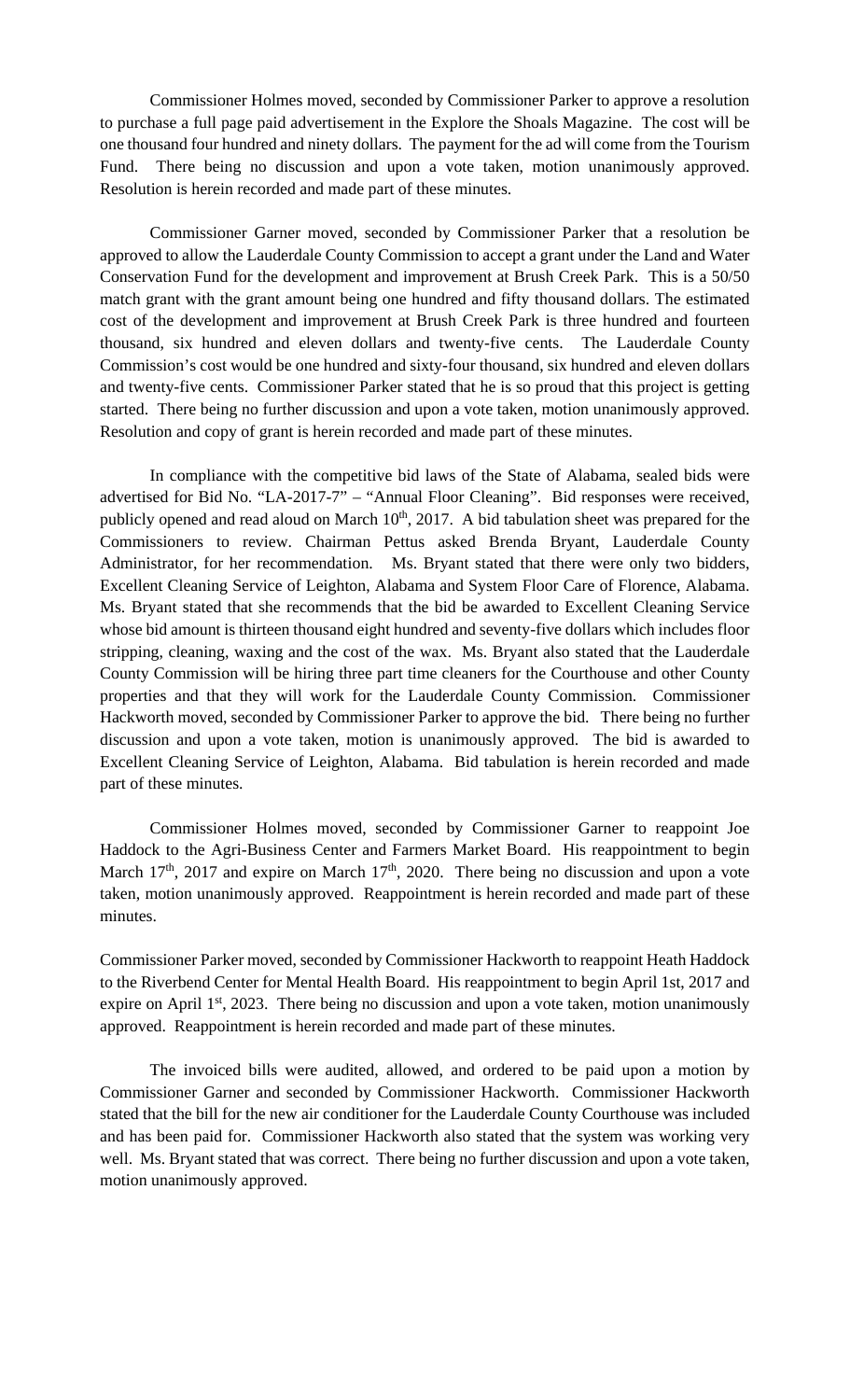## CHECKS ISSUED MARCH  $13^{\text{TH}}$ , 2017 THROUGH MARCH 26TH, 2017

| <b>GENERAL-SPECIAL</b><br>CHECK #51798-51838            | 589,631.82 |
|---------------------------------------------------------|------------|
| <b>AGRI-BUSINESS FUND</b><br><b>CHECK #3546</b>         | 60.02      |
| <b>LEPA FUND</b><br>CHECK #7763-7770                    | 5,427.96   |
| <b>GASOLINE TAX FUND</b><br>CHECK #16298-16310          | 188,368.56 |
| PUBLIC BLDG., R & B SPECIAL<br>CHECK $# N/A$            | 0.00       |
| PUBLIC HIGHWAY & TRAFFIC FUND<br>CHECK # N/A            | 0.00       |
| AL. TRUST CAPITAL IMPROVEMENT FUND<br><b>CHECK #324</b> | 69,350.00  |
| <b>RRR GASOLINE TAX FUND</b><br><b>CHECK #639</b>       | 9,689.20   |
| <b>REAPPRAISAL FUND</b><br>CHECK # 11028-11037          | 32,897.48  |
| REAPPRAISAL MONEY MARKET<br><b>CHECK #557</b>           | 100,000.00 |
| TOURISM, REC. & CONVENTION FUND<br><b>CHECK #445</b>    | 1,523.15   |
| <b>RSVP FUND</b><br>CHECK #16893-16899                  | 3,106.69   |
| <b>CHILD PROTECTION FUND</b><br>$CHECK$ # $N/A$         | 0.00       |
| <b>SERIES 2001 DEBT SERVICE FUND</b><br>CHECK $# N/A$   | 0.00       |
| <b>CDBG FUND</b><br>CHECK $# N/A$                       | 0.00       |
| <b>SOLID WASTE FUND</b><br>CHECK # 6794-6810            | 144,875.01 |
| <b>ACCOUNT PAYABLE FUND</b><br>CHECK #38723-38762       | 183,964.83 |
| FIRE PROTECTION FEE FUND<br>CHECK #N/A                  | 0.00       |